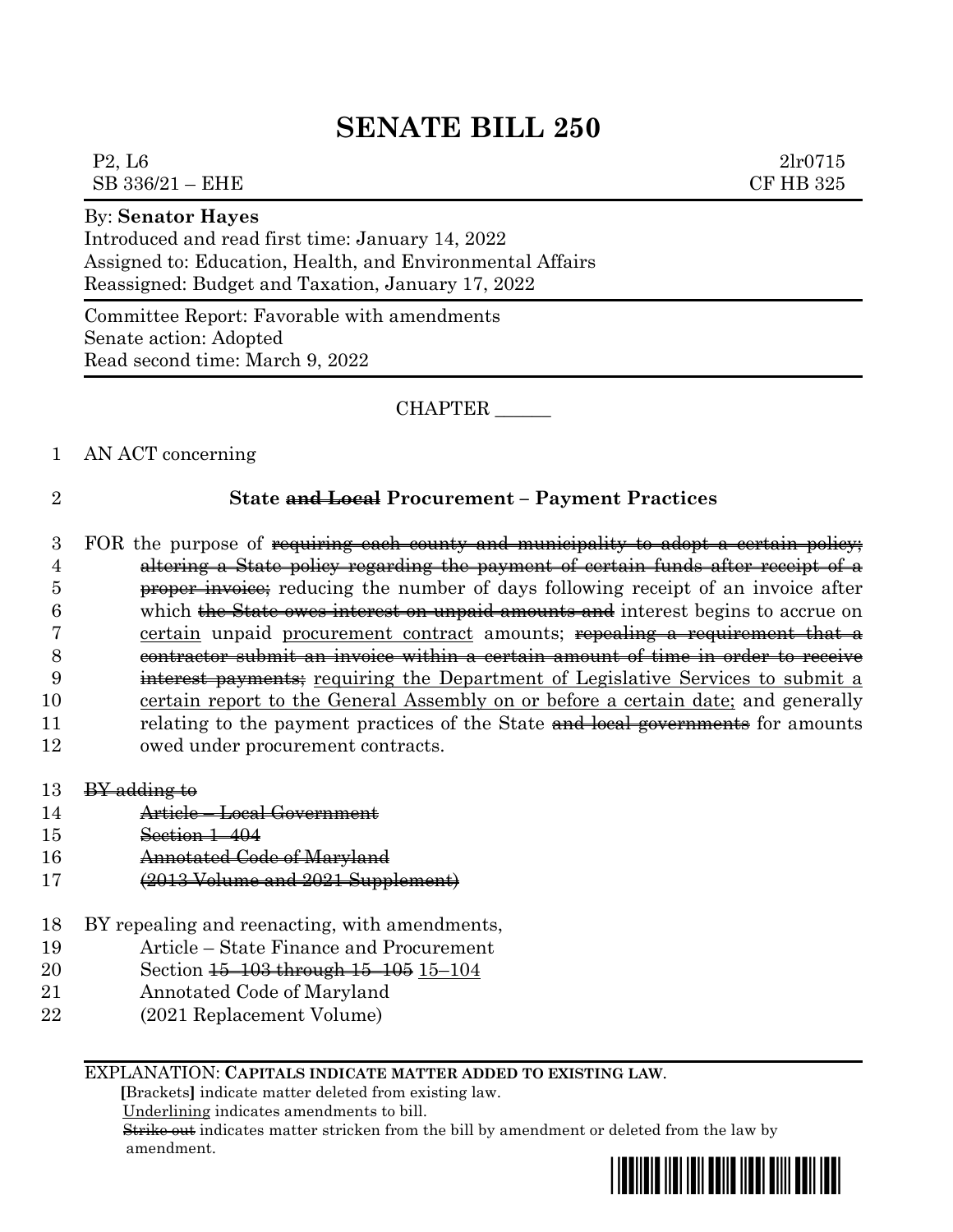**SENATE BILL 250**

 SECTION 1. BE IT ENACTED BY THE GENERAL ASSEMBLY OF MARYLAND, That the Laws of Maryland read as follows: **Article – Local Government 1–404. NOTWITHSTANDING ANY OTHER LAW, EACH COUNTY AND MUNICIPALITY SHALL ADOPT THE POLICY ESTABLISHED UNDER § 15–103 OF THE STATE FINANCE AND PROCUREMENT ARTICLE WITH REGARD TO PAYMENT FOR GOODS AND SERVICES PROCURED BY THE COUNTY OR MUNICIPALITY. Article – State Finance and Procurement**  $\frac{15-103}{10}$ **It is the policy of the State to make a payment under a procurement contract within [**30**] 15** days: (1) after the day on which the payment becomes due under procurement contract; or  $\left( 2\right)$  if later, after the day on which the unit receives an invoice. 15–104. (a) Except as provided in § 15–105 of this subtitle, interest shall accrue at the rate of 9% per annum on any amount that: (1) is due and payable by law and under the written procurement contract; and (2) remains unpaid more than **[**45**] 15 30** days after a unit receives an invoice. (b) Interest shall accrue beginning on the **[**31st**] 16TH** day after: 24 (1) the day on which payment becomes due under a procurement contract; or (2) if later, the day on which the unit receives an invoice.  $27 + 5 - 105$ . **A unit is not liable under § 15–104 of this subtitle for interest:**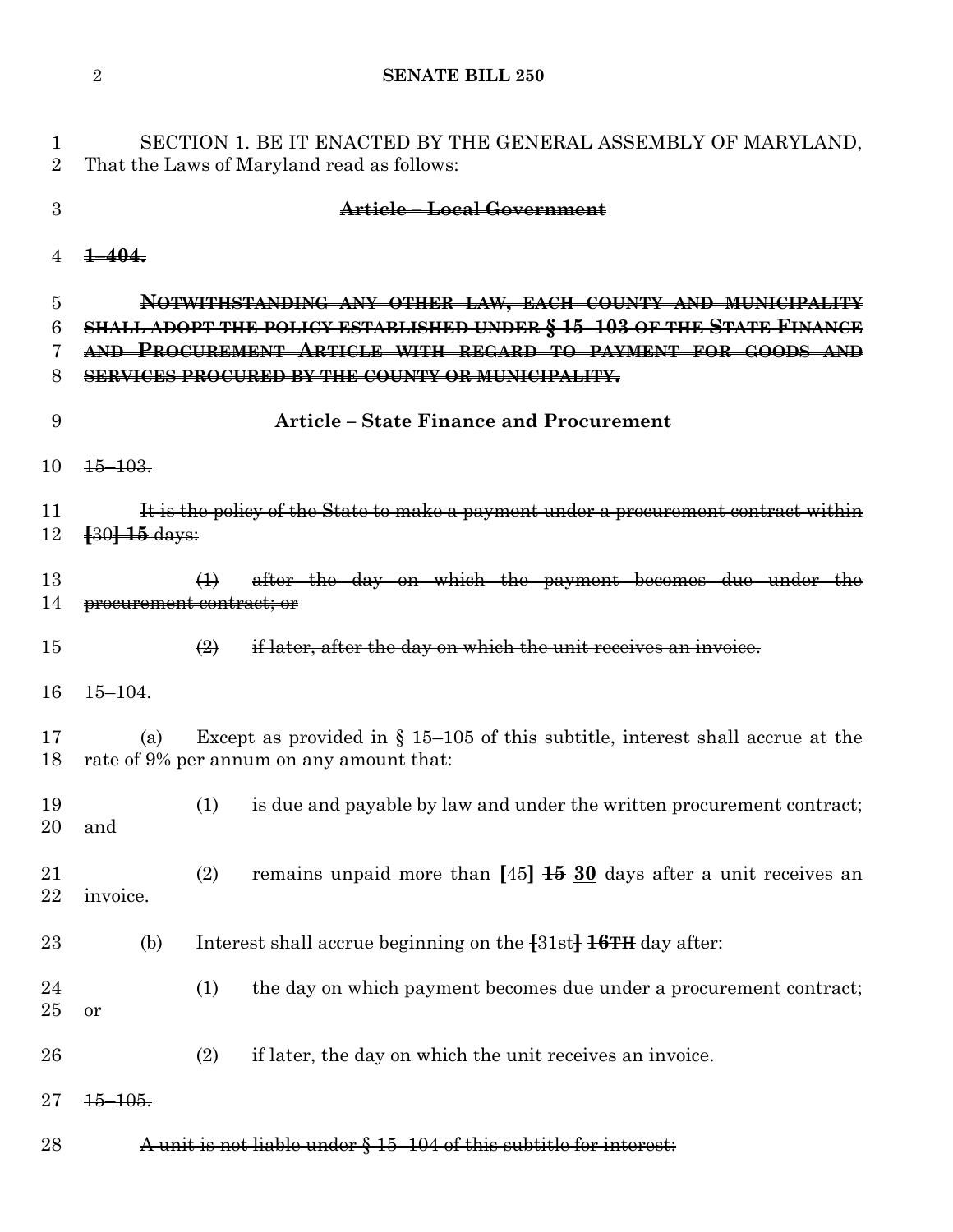# **SENATE BILL 250** 3

| 1<br>$\overline{2}$ | funless within 30 days after the date on the State's check for the<br>$\bigoplus$<br>amount on which the interest accrued, the contractor submits an invoice for the interest;                                                                                                                                                                                                                                                                           |  |
|---------------------|----------------------------------------------------------------------------------------------------------------------------------------------------------------------------------------------------------------------------------------------------------------------------------------------------------------------------------------------------------------------------------------------------------------------------------------------------------|--|
| 3                   | if a contract claim has been filed under Subtitle 2 of this title;<br>$\bigoplus$                                                                                                                                                                                                                                                                                                                                                                        |  |
| 4<br>5              | accruing more than 1 year after the [31st] 16TH day after the<br>$\left\{ \left( 3\right) \right\} \left( 2\right)$<br>unit receives an invoice; or                                                                                                                                                                                                                                                                                                      |  |
| 6                   | $\left(\frac{4}{1} + \frac{3}{1} + \frac{1}{1} + \frac{1}{1} + \frac{1}{1} + \frac{1}{1} + \frac{1}{1} + \frac{1}{1} + \frac{1}{1} + \frac{1}{1} + \frac{1}{1} + \frac{1}{1} + \frac{1}{1} + \frac{1}{1} + \frac{1}{1} + \frac{1}{1} + \frac{1}{1} + \frac{1}{1} + \frac{1}{1} + \frac{1}{1} + \frac{1}{1} + \frac{1}{1} + \frac{1}{1} + \frac{1}{1} + \frac{1}{1} + \frac{1}{1} + \frac{1}{1} + \frac$<br>on an amount that represents unpaid interest. |  |
| 7<br>8<br>9         | SECTION 2. AND BE IT FURTHER ENACTED, That, on or before December 1,<br>2022, the Department of Legislative Services shall report to the General Assembly, in<br>accordance with § 2-1257 of the State Government Article, on:                                                                                                                                                                                                                           |  |
| 10                  | for each unit of State government:<br>(1)                                                                                                                                                                                                                                                                                                                                                                                                                |  |
| 11<br>12            | the number of unit staff whose work responsibilities involve<br>(i)<br>processing procurement contract payments;                                                                                                                                                                                                                                                                                                                                         |  |
| 13<br>14            | the number of vacancies for positions that would be assigned to<br>(ii)<br>process procurement contract payment; and                                                                                                                                                                                                                                                                                                                                     |  |
| 15                  | for at least the prior 3 fiscal years:<br>(iii)                                                                                                                                                                                                                                                                                                                                                                                                          |  |
| 16<br>17            | the average time for the unit to process a procurement<br>1.<br>contract payment;                                                                                                                                                                                                                                                                                                                                                                        |  |
| 18<br>19            | 2.<br>the percentage of procurement contract payments that<br>are:                                                                                                                                                                                                                                                                                                                                                                                       |  |
| 20<br>21            | <u>paid within 30 days after the day on which the payment</u><br>A.<br>becomes due under the procurement contract;                                                                                                                                                                                                                                                                                                                                       |  |
| 22<br>23            | $B_{\cdot}$<br>paid after 30 days but fewer than 37 days after the day on<br>which the payment becomes due under the procurement contract;                                                                                                                                                                                                                                                                                                               |  |
| 24<br>25            | paid after 37 days but fewer than 45 days after the day on<br>C.<br>which the payment becomes due under the procurement contract; and                                                                                                                                                                                                                                                                                                                    |  |
| 26<br>$27\,$        | paid 45 days or more after the day on which the payment<br>D.<br>becomes due under the procurement contract; and                                                                                                                                                                                                                                                                                                                                         |  |
| 28<br>29            | 3.<br>the amount of interest paid by the unit for late payments<br>made on procurement contract invoices;                                                                                                                                                                                                                                                                                                                                                |  |